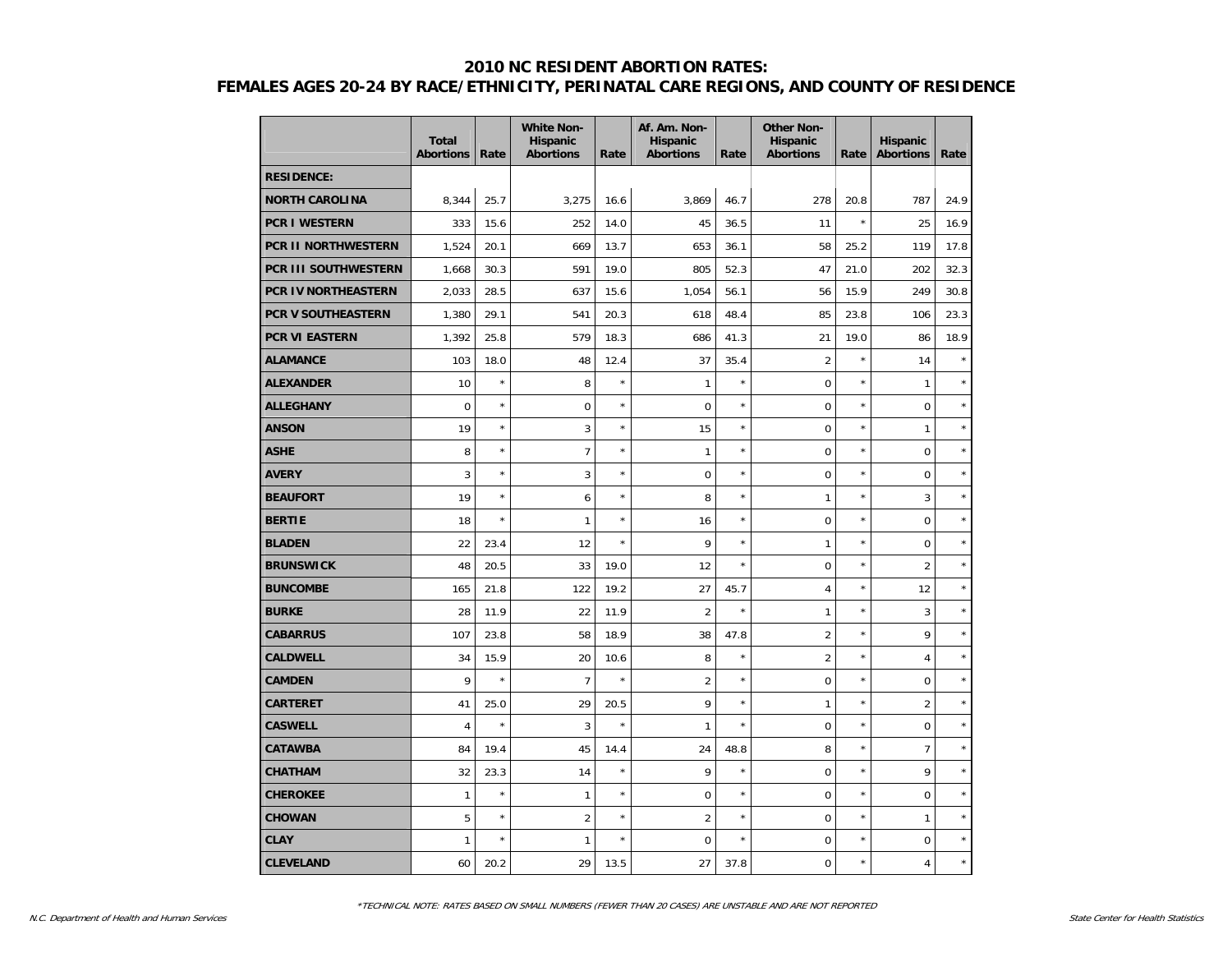|                   | <b>Total</b><br><b>Abortions</b> | Rate    | <b>White Non-</b><br><b>Hispanic</b><br><b>Abortions</b> | Rate    | Af. Am. Non-<br><b>Hispanic</b><br><b>Abortions</b> | Rate    | <b>Other Non-</b><br><b>Hispanic</b><br><b>Abortions</b> | Rate       | <b>Hispanic</b><br><b>Abortions</b> | Rate    |
|-------------------|----------------------------------|---------|----------------------------------------------------------|---------|-----------------------------------------------------|---------|----------------------------------------------------------|------------|-------------------------------------|---------|
| <b>COLUMBUS</b>   | 38                               | 24.1    | 20                                                       | 22.9    | 15                                                  | $\star$ | $\mathbf{1}$                                             | $\star$    | $\overline{2}$                      |         |
| <b>CRAVEN</b>     | 79                               | 19.6    | 40                                                       | 15.1    | 28                                                  | 32.4    | $\overline{2}$                                           | $\star$    | 7                                   | $\star$ |
| <b>CUMBERLAND</b> | 579                              | 39.9    | 162                                                      | 23.1    | 319                                                 | 60.7    | 20                                                       | 32.6       | 64                                  | 39.0    |
| <b>CURRITUCK</b>  | 15                               | $\star$ | 12                                                       | $\star$ | 3                                                   | $\star$ | $\pmb{0}$                                                | $\star$    | $\mathbf 0$                         | $\star$ |
| <b>DARE</b>       | 28                               | 38.7    | 26                                                       | 43.6    | $\mathbf 0$                                         | $\star$ | $\overline{2}$                                           | ×          | 0                                   | $\star$ |
| <b>DAVIDSON</b>   | 50                               | 11.9    | 33                                                       | 10.2    | 11                                                  | $\star$ | $\mathbf 0$                                              | ×          | 5                                   | $\star$ |
| <b>DAVIE</b>      | 11                               | $\star$ | $\overline{7}$                                           | $\star$ | $\mathbf{1}$                                        | $\star$ | $\Omega$                                                 | $\star$    | 3                                   | $\star$ |
| <b>DUPLIN</b>     | 36                               | 21.2    | 10                                                       | $\star$ | 19                                                  | $\star$ | $\mathbf 0$                                              | $\star$    | $\overline{7}$                      | $\star$ |
| <b>DURHAM</b>     | 436                              | 35.8    | 44                                                       | 9.9     | 319                                                 | 62.1    | 13                                                       | $\star$    | 50                                  | 31.2    |
| <b>EDGECOMBE</b>  | 66                               | 35.6    | 9                                                        | $\star$ | 55                                                  | 45.5    | $\mathbf 0$                                              | ×          | $\overline{2}$                      | $\star$ |
| <b>FORSYTH</b>    | 340                              | 26.1    | 122                                                      | 18.9    | 180                                                 | 39.0    | 6                                                        | $^{\star}$ | 28                                  | 17.1    |
| <b>FRANKLIN</b>   | 42                               | 27.1    | 17                                                       | $\star$ | 20                                                  | 41.4    | $\mathbf 0$                                              | $\star$    | 4                                   | $\star$ |
| <b>GASTON</b>     | 139                              | 22.7    | 76                                                       | 17.4    | 57                                                  | 47.8    | $\mathsf 0$                                              | $\star$    | 5                                   | $\star$ |
| <b>GATES</b>      | 6                                | $\star$ | 3                                                        | $\star$ | 3                                                   | $\star$ | $\mathbf 0$                                              | $\star$    | 0                                   | $\star$ |
| <b>GRAHAM</b>     | $\mathbf{1}$                     | $\star$ | $\mathbf{1}$                                             | $\star$ | $\mathbf 0$                                         | $\star$ | $\mathbf 0$                                              | $^{\star}$ | 0                                   | $\star$ |
| <b>GRANVILLE</b>  | 44                               | 34.0    | 18                                                       | $\star$ | 25                                                  | 56.9    | $\mathbf{1}$                                             | $\star$    | $\mathbf 0$                         | $\star$ |
| <b>GREENE</b>     | 12                               | $\star$ | $\overline{4}$                                           | $\star$ | $\overline{7}$                                      | $\star$ | $\mathbf 0$                                              | $\star$    | $\mathbf{1}$                        | $\star$ |
| <b>GUILFORD</b>   | 604                              | 28.4    | 175                                                      | 18.4    | 348                                                 | 37.7    | 26                                                       | 26.8       | 37                                  | 23.6    |
| <b>HALIFAX</b>    | 49                               | 31.8    | 8                                                        | $\star$ | 35                                                  | 37.5    | 3                                                        | $\star$    | 3                                   | $\star$ |
| <b>HARNETT</b>    | 87                               | 21.5    | 37                                                       | 13.8    | 41                                                  | 48.2    | $\mathbf{1}$                                             | $\star$    | $\overline{7}$                      | $\star$ |
| <b>HAYWOOD</b>    | 32                               | 23.3    | 28                                                       | 22.1    | $\mathbf{1}$                                        | $\star$ | $\mathbf 0$                                              | $\star$    | 3                                   | $\star$ |
| <b>HENDERSON</b>  | 30                               | 13.6    | 26                                                       | 15.5    | $\mathbf{1}$                                        | $\star$ | $\mathbf 0$                                              | $\star$    | 3                                   | $\star$ |
| <b>HERTFORD</b>   | 27                               | 33.4    | 6                                                        | $\star$ | 21                                                  | 39.0    | $\mathbf 0$                                              | $\star$    | 0                                   | $\star$ |
| <b>HOKE</b>       | 59                               | 36.4    | 12                                                       | $\star$ | 28                                                  | 55.9    | 11                                                       | $\star$    | 5                                   | $\star$ |
| <b>HYDE</b>       | $\overline{2}$                   | $\star$ | $\overline{2}$                                           | $\star$ | $\mathbf 0$                                         | $\star$ | $\mathbf 0$                                              | $\star$    | $\overline{0}$                      | $\star$ |
| <b>IREDELL</b>    | 83                               | 21.2    | 42                                                       | 14.9    | 30                                                  | 46.4    | 6                                                        | $^{\star}$ | 5                                   | $\star$ |
| <b>JACKSON</b>    | 17                               | $\star$ | 9                                                        | $\star$ | $\mathsf 0$                                         | $\star$ | 5                                                        | $\star$    | 3                                   | $\star$ |
| <b>JOHNSTON</b>   | 101                              | 24.7    | 50                                                       | 19.1    | 38                                                  | 53.4    | $\mathbf{1}$                                             | $\star$    | 12                                  | $\star$ |
| <b>JONES</b>      | 16                               | $\star$ | $\overline{4}$                                           | $\star$ | 10                                                  | $\star$ | $\mathbf 0$                                              | $\star$    | $\overline{2}$                      | $\star$ |
| LEE               | 53                               | 31.7    | 20                                                       | 23.4    | 22                                                  | 51.9    | $\mathbf 0$                                              | $\star$    | 11                                  | $\star$ |
| <b>LENOIR</b>     | 32                               | 19.8    | 12                                                       | $\star$ | 19                                                  | $\star$ | $\mathbf{1}$                                             | $\star$    | $\boldsymbol{0}$                    | $\star$ |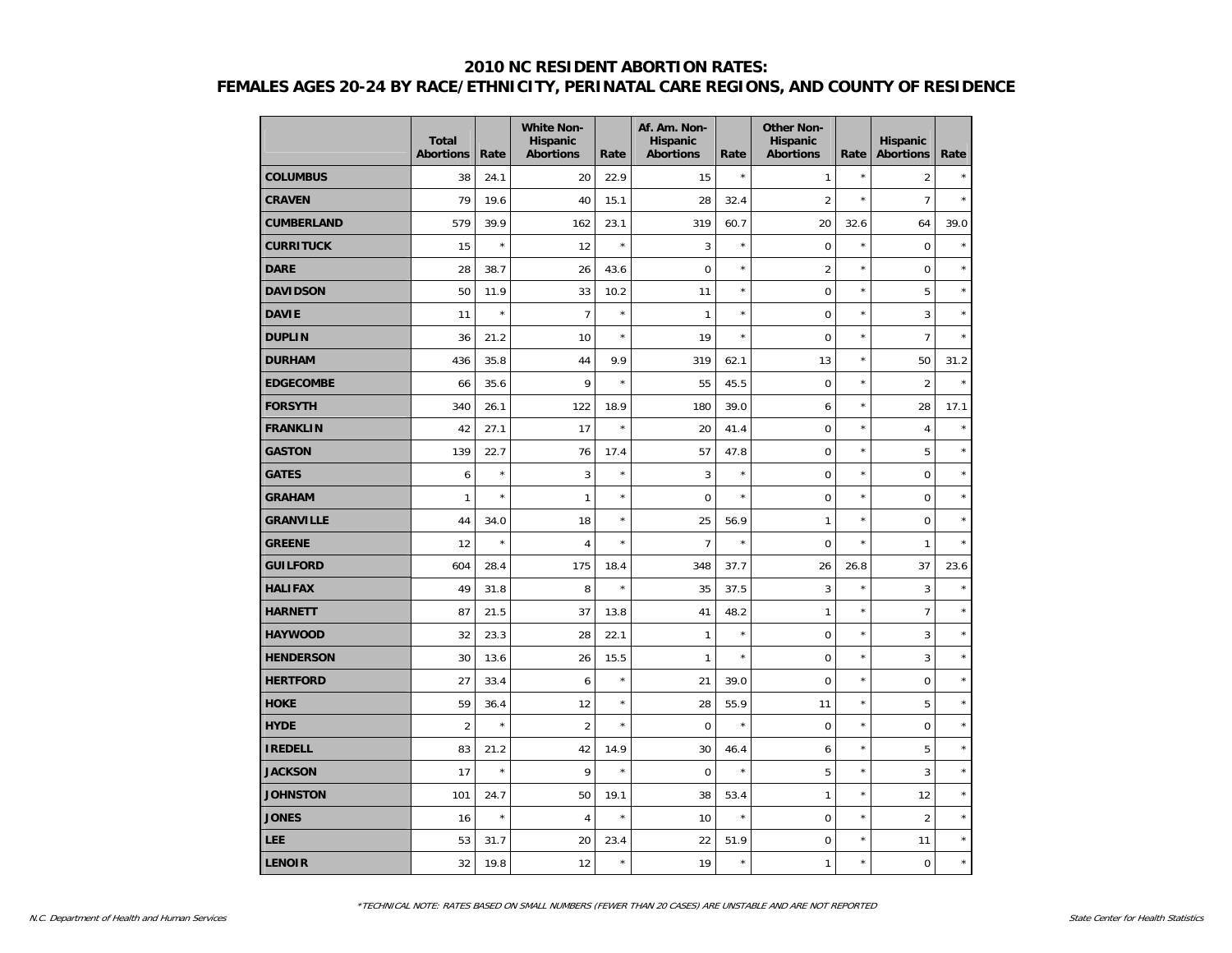|                    | <b>Total</b><br><b>Abortions</b> | Rate    | <b>White Non-</b><br><b>Hispanic</b><br><b>Abortions</b> | Rate       | Af. Am. Non-<br><b>Hispanic</b><br><b>Abortions</b> | Rate    | <b>Other Non-</b><br>Hispanic<br><b>Abortions</b> | Rate    | <b>Hispanic</b><br><b>Abortions</b> | Rate    |
|--------------------|----------------------------------|---------|----------------------------------------------------------|------------|-----------------------------------------------------|---------|---------------------------------------------------|---------|-------------------------------------|---------|
| <b>LINCOLN</b>     | 30                               | 15.6    | 20                                                       | 12.5       | 6                                                   | $\star$ | $\pmb{0}$                                         | $\star$ | $\overline{4}$                      | $\star$ |
| <b>MCDOWELL</b>    | 12                               | $\star$ | 9                                                        | $\star$    | $\overline{2}$                                      | $\star$ | 0                                                 | $\star$ | $\mathbf{1}$                        | $\star$ |
| <b>MACON</b>       | 11                               | $\star$ | 9                                                        | $\star$    | $\mathbf 0$                                         | $\star$ | $\mathbf{1}$                                      | $\star$ | $\mathbf{1}$                        | $\star$ |
| <b>MADISON</b>     | 6                                | $\star$ | 6                                                        | $\star$    | $\mathbf 0$                                         | $\star$ | $\overline{0}$                                    | $\star$ | $\mathbf 0$                         | $\star$ |
| <b>MARTIN</b>      | 13                               | $\star$ | $\mathbf{3}$                                             | $\star$    | 9                                                   | $\star$ | $\mathbf 0$                                       | $\star$ | $\mathbf 0$                         | $\star$ |
| <b>MECKLENBURG</b> | 1,194                            | 36.8    | 342                                                      | 22.6       | 625                                                 | 55.8    | 43                                                | 23.7    | 163                                 | 38.0    |
| <b>MITCHELL</b>    | 3                                | $\star$ | 3                                                        | $\star$    | $\mathbf 0$                                         | $\star$ | $\mathbf 0$                                       | $\star$ | $\mathbf 0$                         | $\star$ |
| <b>MONTGOMERY</b>  | 15                               | $\star$ | 10                                                       | $^{\star}$ | $\overline{2}$                                      | $\star$ | 1                                                 | $\star$ | $\overline{2}$                      | $\star$ |
| <b>MOORE</b>       | 46                               | 24.8    | 21                                                       | 16.5       | 22                                                  | 60.8    | $\overline{2}$                                    | $\star$ | $\mathbf 0$                         | $\star$ |
| <b>NASH</b>        | 87                               | 32.7    | 18                                                       | $\star$    | 66                                                  | 52.8    | $\mathbf 0$                                       | $\star$ | $\overline{2}$                      | $\star$ |
| <b>NEW HANOVER</b> | 221                              | 23.6    | 148                                                      | 20.1       | 54                                                  | 43.1    | $\overline{2}$                                    | $\star$ | 12                                  | $\star$ |
| <b>NORTHAMPTON</b> | 18                               | $\star$ | 3                                                        | $\star$    | 15                                                  | $\star$ | $\pmb{0}$                                         | $\star$ | $\mathbf 0$                         | $\star$ |
| <b>ONSLOW</b>      | 279                              | 25.5    | 177                                                      | 22.3       | 66                                                  | 50.9    | 3                                                 | $\star$ | 28                                  | 20.6    |
| <b>ORANGE</b>      | 129                              | 14.0    | 58                                                       | 8.4        | 48                                                  | 44.4    | 6                                                 | $\star$ | 16                                  | $\star$ |
| <b>PAMLICO</b>     | 5                                | $\star$ | $\overline{4}$                                           | $^{\star}$ | $\mathbf{1}$                                        | $\star$ | $\mathbf 0$                                       | $\star$ | $\mathbf 0$                         | $\star$ |
| <b>PASQUOTANK</b>  | 52                               | 29.8    | 8                                                        | $^{\star}$ | 43                                                  | 46.3    | $\mathbf 0$                                       | $\star$ | $\mathbf{1}$                        | $\star$ |
| <b>PENDER</b>      | 30                               | 23.1    | 18                                                       | $^{\star}$ | 10                                                  | $\star$ | $\pmb{0}$                                         | $\star$ | $\overline{2}$                      | $\star$ |
| <b>PERQUIMANS</b>  | 13                               | $\star$ | 6                                                        | $\star$    | $\overline{7}$                                      | $\star$ | $\pmb{0}$                                         | $\star$ | $\pmb{0}$                           | $\star$ |
| <b>PERSON</b>      | 48                               | 50.4    | 22                                                       | 36.8       | 21                                                  | 70.7    | $\mathbf 0$                                       | $\star$ | 5                                   | $\star$ |
| <b>PITT</b>        | 236                              | 20.2    | 110                                                      | 14.3       | 108                                                 | 33.2    | 5                                                 | $\star$ | 9                                   | $\star$ |
| <b>POLK</b>        | $\overline{7}$                   | $\star$ | $\overline{7}$                                           | ×          | $\mathbf 0$                                         | $\star$ | $\overline{0}$                                    | $\star$ | $\mathbf 0$                         | $\star$ |
| <b>RANDOLPH</b>    | 56                               | 14.5    | 41                                                       | 13.5       | 5                                                   | $\star$ | $\overline{2}$                                    | $\star$ | $\overline{7}$                      | $\star$ |
| <b>RICHMOND</b>    | 31                               | 23.2    | 11                                                       | $^{\star}$ | 14                                                  | $\star$ | 3                                                 | $\star$ | $\mathbf{1}$                        | $\star$ |
| <b>ROBESON</b>     | 144                              | 28.9    | 37                                                       | 29.9       | 60                                                  | 43.7    | 40                                                | 20.5    | 5                                   | $\star$ |
| <b>ROCKINGHAM</b>  | 40                               | 15.8    | 27                                                       | 15.6       | 13                                                  | $\star$ | $\pmb{0}$                                         | $\star$ | $\pmb{0}$                           | $\star$ |
| <b>ROWAN</b>       | 81                               | 18.9    | 40                                                       | 14.3       | 22                                                  | 21.1    | 5                                                 | $\star$ | 14                                  | $\star$ |
| <b>RUTHERFORD</b>  | 33                               | 19.0    | 20                                                       | 14.1       | 12                                                  | $\star$ | $\overline{0}$                                    | $\star$ | $\mathbf{1}$                        | $\star$ |
| <b>SAMPSON</b>     | 34                               | 19.7    | 15                                                       | $\star$    | 13                                                  | $\star$ | $\mathbf{1}$                                      | $\star$ | $\overline{4}$                      | $\star$ |
| <b>SCOTLAND</b>    | 26                               | 22.3    | 5                                                        | $^{\star}$ | 19                                                  | $\star$ | $\overline{2}$                                    | $\star$ | $\mathbf 0$                         | $\star$ |
| <b>STANLY</b>      | 28                               | 15.3    | 19                                                       | $^{\star}$ | $\overline{7}$                                      | $\star$ | $\mathbf{1}$                                      | $\star$ | $\mathbf{1}$                        | $\star$ |
| <b>STOKES</b>      | 14                               | $\star$ | 12                                                       | ×          | $\mathbf{1}$                                        | $\star$ | $\mathbf{1}$                                      | $\star$ | $\mathbf 0$                         | $\star$ |